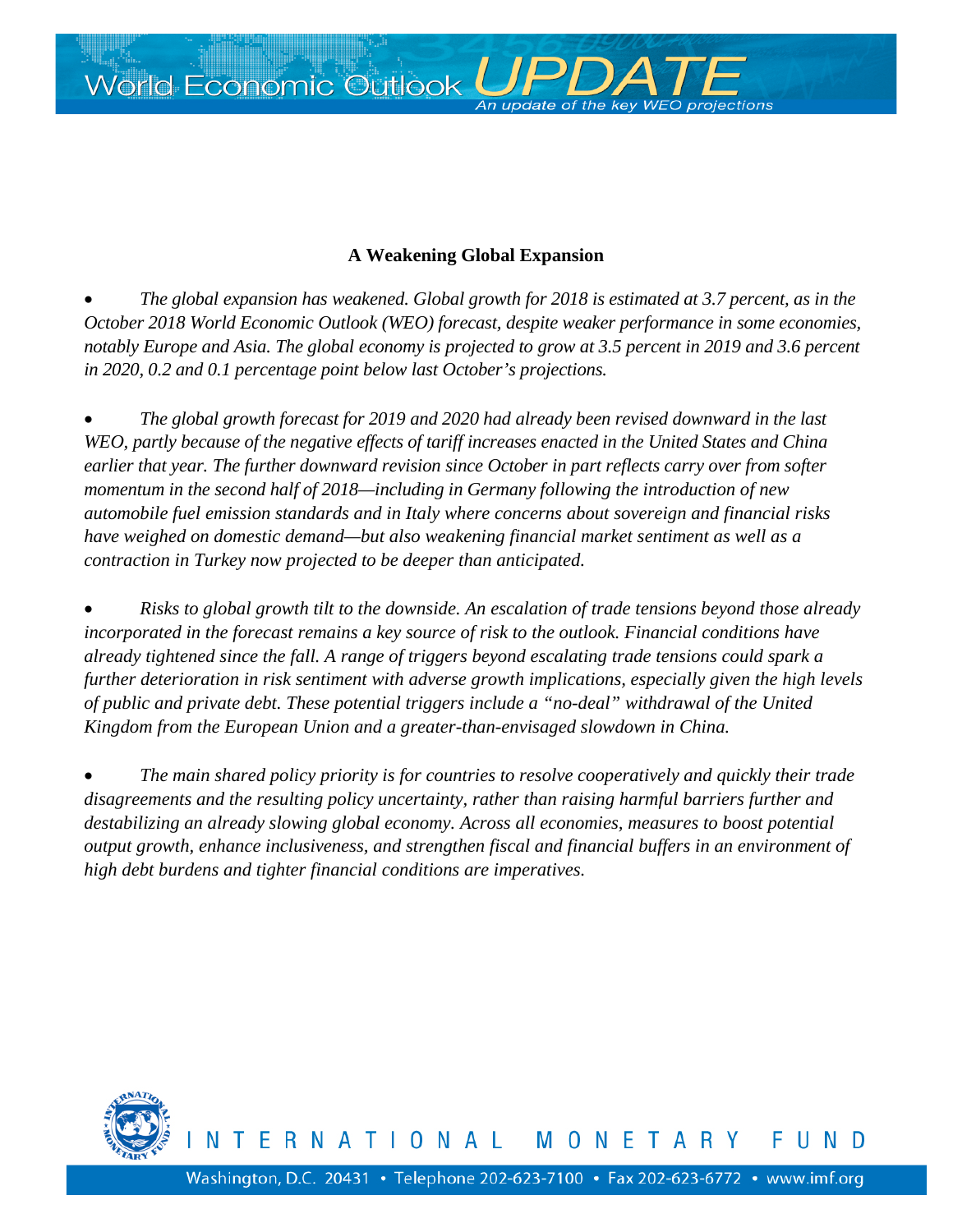## WEO Update, January 2019

#### **Softening Momentum, High Uncertainty**

The global economy continues to expand, but third-quarter growth has disappointed in some economies. Idiosyncratic factors (new fuel emission standards in Germany, natural disasters in Japan) weighed on activity in large economies. But these developments occurred against a backdrop of weakening financial market sentiment, trade policy uncertainty, and concerns about China's outlook. While the December 1 announcement that tariff hikes have been put on hold for 90 days in the US-China trade dispute is welcome, the possibility of tensions resurfacing in the spring casts a shadow over global economic prospects.

High-frequency data signal subdued momentum in the fourth quarter. Outside the United States, industrial production has decelerated, particularly of capital goods. Global trade growth has slowed to well below 2017 averages. The true underlying impetus could be even weaker than the data indicate, as the headline numbers may have been lifted by import front-loading ahead of tariff hikes, as well as by an uptick in tech exports with the launch of new products. Consistent with this interpretation, purchasing managers' indices, notably in the category of new orders, point to less buoyant expectations of future activity.

*Commodities and inflation*. Crude oil prices have been volatile since August, reflecting supply influences, including US policy on Iranian oil exports and, more recently, fears of softening global demand. As of early January, crude oil prices stood at around \$55 a barrel, and markets expected prices to remain broadly at that level over the next 4–5 years. Prices of metals and agricultural commodities have softened slightly since August, in part due to subdued demand from China. Consumer price inflation has generally remained contained in recent months in advanced economies but has inched up in the United States,

where above-trend growth continues. Among emerging market economies, inflationary pressures are easing with the drop in oil prices. For some, this easing has been partially offset by the passthrough of currency depreciations to domestic prices.

*Financial conditions in advanced economies* have tightened since the fall. Equity valuations—which were stretched in some countries—have been pared back with diminished optimism about earnings prospects amid escalating trade tensions and expectations of slower global growth. Concerns over a US government shutdown further weighed on financial sector sentiment toward year-end. Major central banks also appear to be adopting a more cautious approach. While the US Federal Reserve raised the target range for the federal funds rate to 2.25–2.50 percent in December, it signaled a more gradual pace of rate hikes in 2019 and 2020. In line with earlier communication, the European Central Bank ended its net asset purchases in December. However, it also confirmed that monetary policy would remain amply accommodative, with no increase in policy rates until at least summer 2019, and full reinvestment of maturing securities continuing well past the first rate hike. Increasing risk aversion, together with deteriorating sentiment about growth prospects and shifts in policy expectations, have contributed to a drop in sovereign yields—notably for US Treasuries, German bunds, and UK gilts. Among euro area economies, Italian sovereign spreads have declined from their peak in mid-October on a resolution of the budget standoff with the European Commission, but remain elevated at 270 basis points as of January 7. Spreads for other euro area economies have remained largely unchanged over this period. Beyond sovereign securities, credit spreads widened for US corporate bonds, reflecting lessened optimism and energy sector concerns owing to lower oil prices.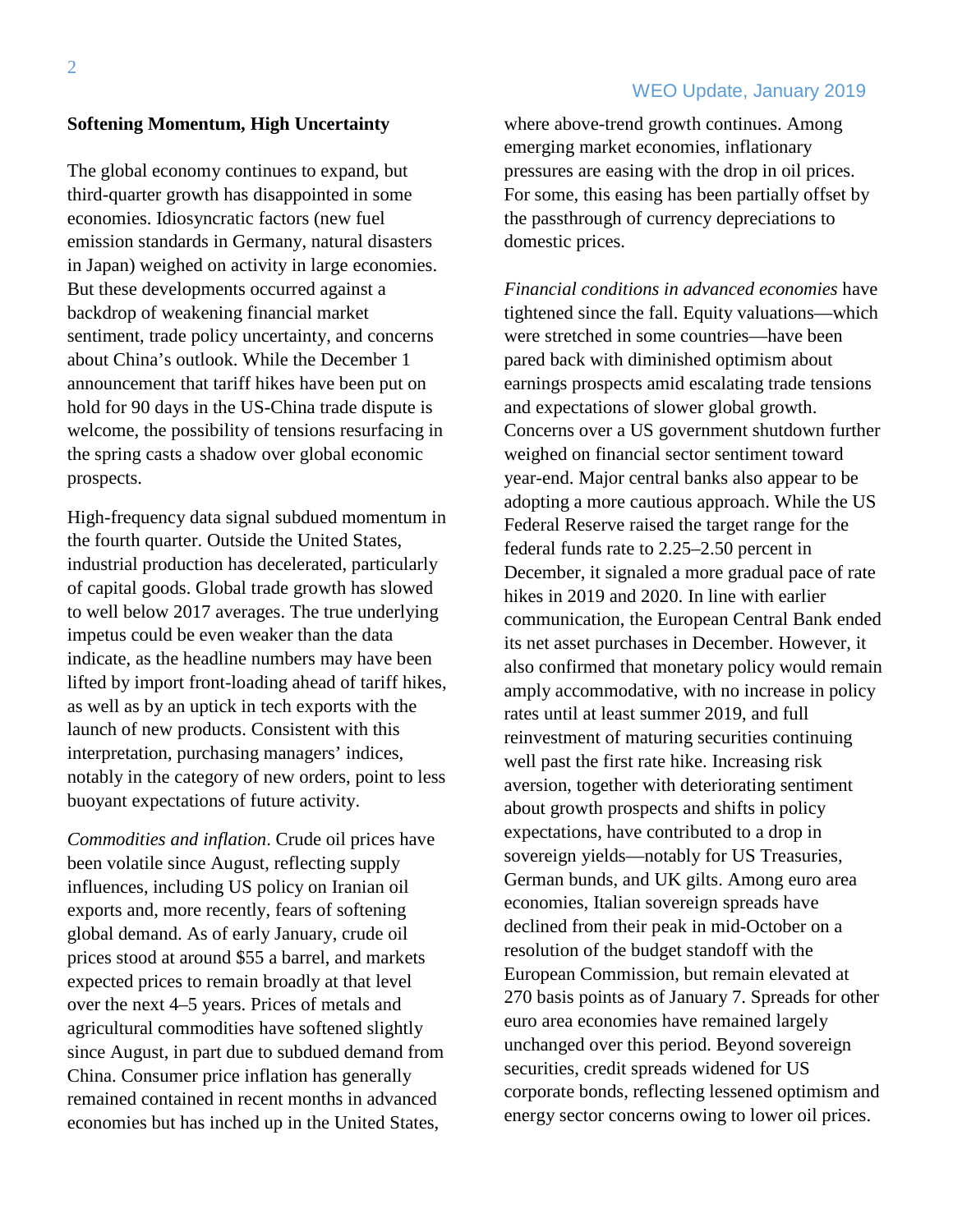*Financial conditions in emerging markets* have tightened modestly since the fall, with notable differentiation based on country-specific factors. Emerging market equity indices have sold off over this period, in a context of rising trade tensions and higher risk aversion. Concerns about inflationary effects from earlier oil price increases and, in some cases, closing output gaps or passthrough from currency depreciation have led central banks in many emerging market economies (Chile, Indonesia, Mexico, Philippines, Russia, South Africa, Thailand) to raise policy rates since the fall. By contrast, central banks in China and India maintained policy rates on hold and acted to ease domestic funding conditions (by lowering reserve requirements for banks and providing liquidity to non-bank financial companies, respectively). As of early January, with some notable exceptions (e.g., Mexico, Pakistan), emerging market governments generally face lower domestic-currency long-term yields than in August-September. Foreign-currency sovereign credit spreads have edged up for most countries and risen substantially for some frontier markets.

*Capital flows and exchange rates*. With investors generally lowering exposure to riskier assets, emerging market economies experienced net capital outflows in the third quarter of 2018. As of early January, the US dollar remains broadly unchanged in real effective terms relative to September, the euro has weakened by about 2 percent amid slower growth and concerns about Italy, and the pound has depreciated about 2 percent as Brexit-related uncertainty increased. In contrast, the Japanese yen has appreciated by about 3 percent, on higher risk aversion. Several emerging market currencies—including the Turkish lira, the Argentine peso, the Brazilian real, the South African rand, the Indian rupee, and the

Indonesian rupiah—have staged recoveries from their 2018 valuation lows last August-September.

### **Forecast Assumptions**

The assumptions about tariffs, policy stances, and financial conditions underpinning the forecast are broadly similar to those in the last WEO.

The baseline forecast incorporates the US tariffs announced through September 2018 and retaliatory measures. For the United States, these include tariffs on solar panels, washing machines, aluminum, and steel announced in the first half of 2018; a 25 percent tariff on \$50 billion worth of imports from China, and a 10 percent tariff on an additional \$200 billion of imports from China, with the latter rising to 25 percent after the current 90-day "truce" ends on March 1, 2019. For China, the forecast incorporates tariffs ranging from 5 to 10 percent on \$60 billion of imports from the United States. [1](#page-2-0)

Average oil prices are projected at just below \$60 per barrel in 2019 and 2020 (down from about \$69 and \$66, respectively, in the last WEO). Metals prices are expected to decrease 7.4 percent yearover-year in 2019 (a deeper decline than anticipated last October), and to remain roughly unchanged in 2020. Price forecasts for most major agricultural commodities have been revised modestly downwards.

## **Global Growth to Slow in 2019**

Global growth in 2018 is estimated to be 3.7 percent, as it was last fall, but signs of a slowdown in the second half of 2018 have led to downward revisions for several economies.

Weakness in the second half of 2018 will carry over to coming quarters, with global growth projected to decline to 3.5 percent in 2019 before

<span id="page-2-0"></span><sup>&</sup>lt;sup>1</sup> Scenario Box 1 of the October 2018 WEO estimates possible impacts of further increases in trade barriers,

including via worsening business confidence and market sentiment.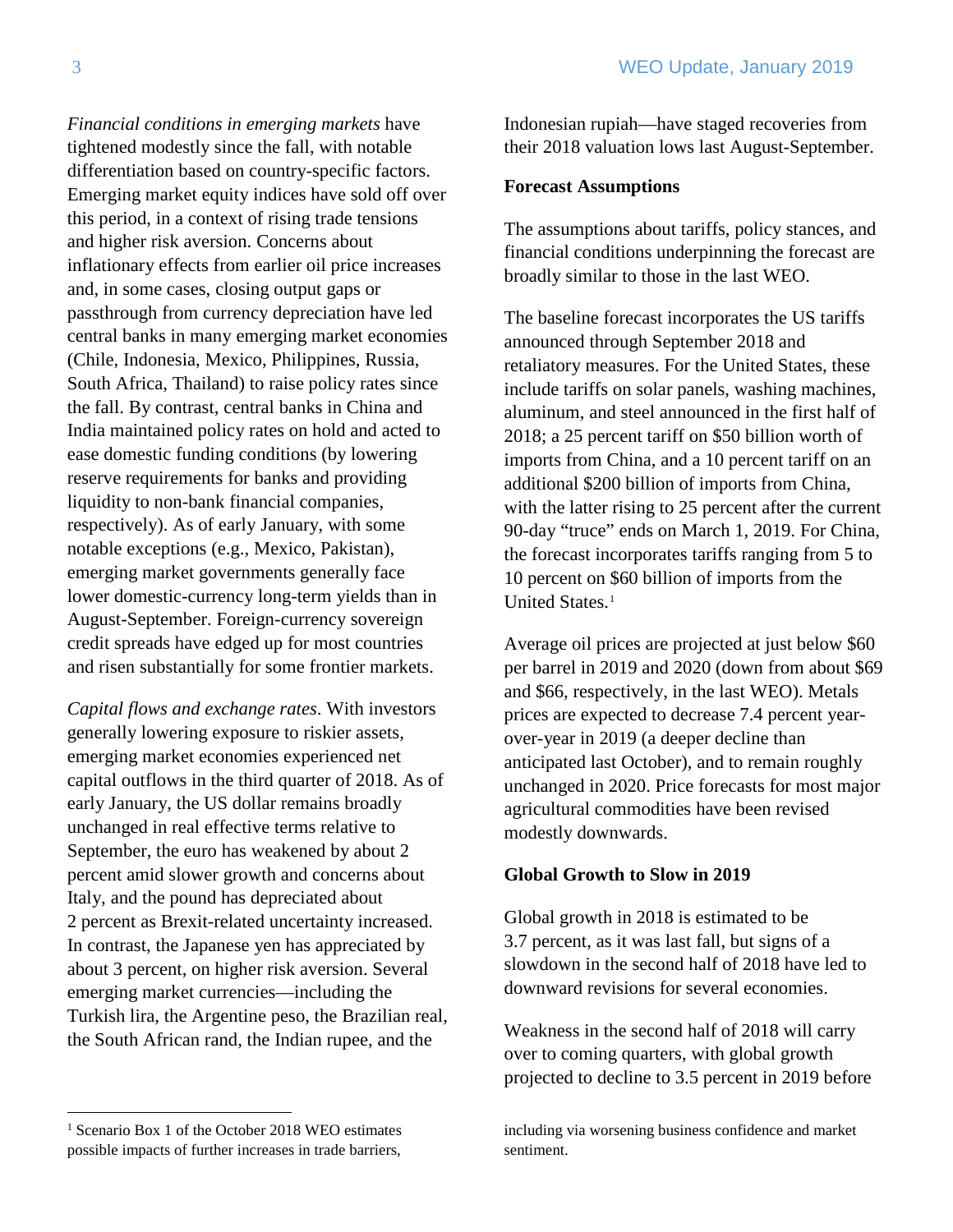picking up slightly to 3.6 percent in 2020 (0.2 percentage point and 0.1 percentage point lower, respectively, than in the previous WEO). This growth pattern reflects a persistent decline in the growth rate of advanced economies from above-trend levels—occurring more rapidly than previously anticipated—together with a temporary decline in the growth rate for emerging market and developing economies in 2019, reflecting contractions in Argentina and Turkey, as well as the impact of trade actions on China and other Asian economies.

Specifically, growth in advanced economies is projected to slow from an estimated 2.3 percent in 2018 to 2.0 percent in 2019 and 1.7 percent in 2020. This estimated growth rate for 2018 and the projection for 2019 are 0.1 percentage point lower than in the October 2018 WEO, mostly due to downward revisions for the euro area.

- Growth in the euro area is set to moderate from 1.8 percent in 2018 to 1.6 percent in 2019 (0.3 lower than projected last fall) and 1.7 percent in 2020. Growth rates have been marked down for many economies, notably *Germany* (due to soft private consumption, weak industrial production following the introduction of revised auto emission standards, and subdued foreign demand); *Italy* (due to weak domestic demand and higher borrowing costs as sovereign yields remain elevated); and *France* (due to the negative impact of street protests and industrial action).
- There is substantial uncertainty around the baseline projection of about 1.5 percent growth in the *United Kingdom* in 2019-20. The unchanged projection relative to the October 2018 WEO reflects the offsetting negative effect of prolonged uncertainty about the Brexit outcome and the positive impact from fiscal stimulus announced in the 2019 budget. This baseline projection assumes that a Brexit deal is reached in 2019 and that the UK

transitions gradually to the new regime. However, as of mid-January, the shape that Brexit will ultimately take remains highly uncertain.

- The growth forecast for the *United States* also remains unchanged. Growth is expected to decline to 2.5 percent in 2019 and soften further to 1.8 percent in 2020 with the unwinding of fiscal stimulus and as the federal funds rate temporarily overshoots the neutral rate of interest. Nevertheless, the projected pace of expansion is above the US economy's estimated potential growth rate in both years. Strong domestic demand growth will support rising imports and contribute to a widening of the US current account deficit.
- *Japan*'s economy is set to grow by 1.1 percent in 2019 (0.2 percentage point higher than in the October WEO). This revision mainly reflects additional fiscal support to the economy this year, including measures to mitigate the effects of the planned consumption tax rate increase in October 2019. Growth is projected to moderate to 0.5 percent in 2020 (0.2 percentage point higher than in the October 2018 WEO) following the implementation of the mitigating measures.

For the emerging market and developing economy group, growth is expected to tick down to 4.5 percent in 2019 (from 4.6 percent in 2018), before improving to 4.9 percent in 2020. The projection for 2019 is 0.2 percentage point lower than in the October 2018 WEO.

• Growth in emerging and developing Asia will dip from 6.5 percent in 2018 to 6.3 percent in 2019 and 6.4 percent in 2020. Despite fiscal stimulus that offsets some of the impact of higher US tariffs, *China*'s economy will slow due to the combined influence of needed financial regulatory tightening and trade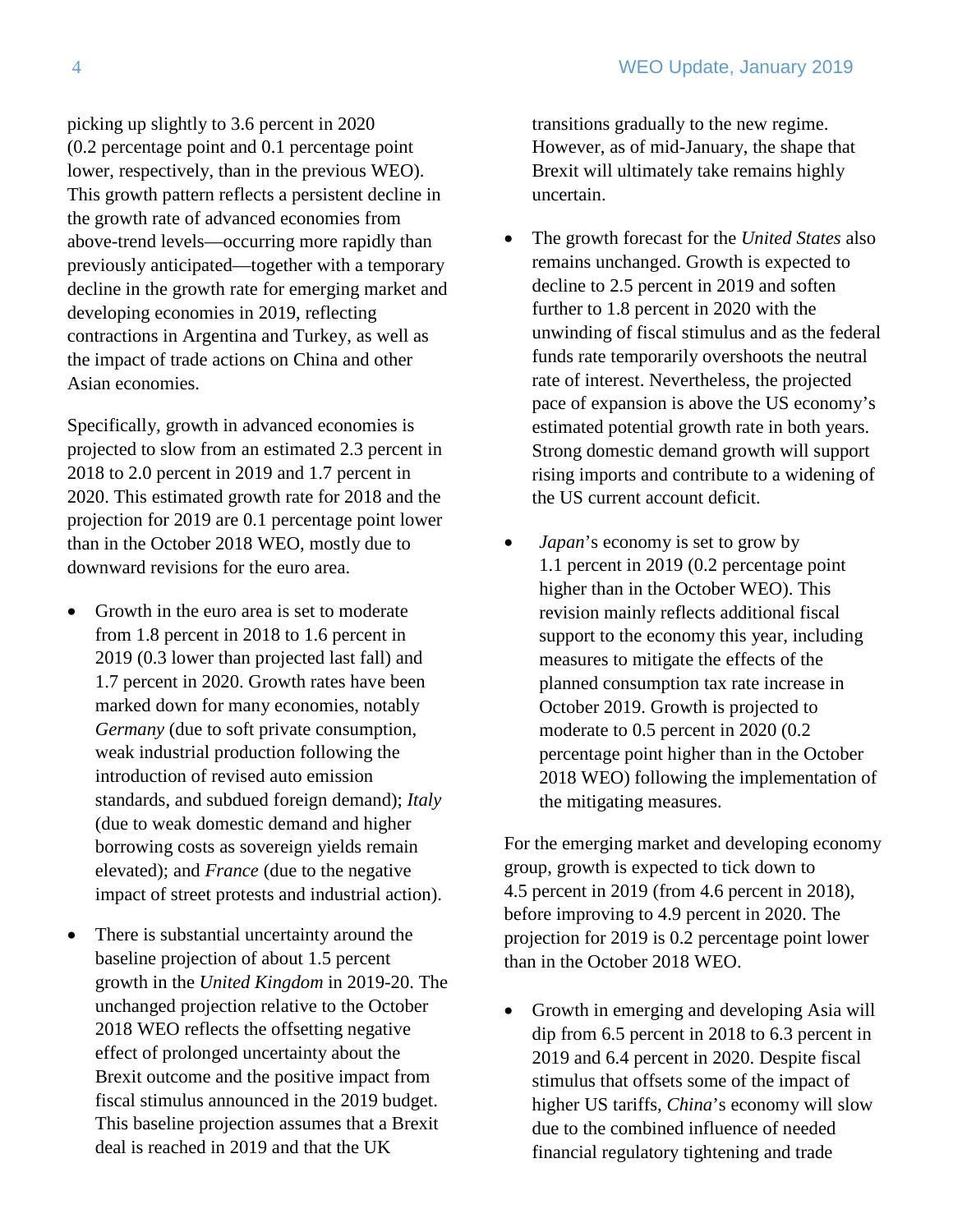tensions with the United States. *India*'s economy is poised to pick up in 2019, benefiting from lower oil prices and a slower pace of monetary tightening than previously expected, as inflation pressures ease.

- Growth in emerging and developing Europe in 2019 is now expected to weaken more than previously anticipated, to 0.7 percent (from 3.8 percent in 2018) despite generally buoyant growth in Central and Eastern Europe, before recovering to 2.4 percent in 2020. The revisions (1.3 percentage point in 2019 and 0.4 percentage point in 2020) are due to a large projected contraction in 2019 and a slower recovery in 2020 in *Turkey,* amid policy tightening and adjustment to more restrictive external financing conditions.
- In Latin America, growth is projected to recover over the next two years, from 1.1 percent in 2018 to 2.0 percent in 2019 and 2.5 percent in 2020 (0.2 percentage point weaker for both years than previously expected). The revisions are due to a downgrade in *Mexico*'s growth prospects in 2019–20, reflecting lower private investment, and an even more severe contraction in *Venezuela* than previously anticipated. The downgrades are only partially offset by an upward revision to the 2019 forecast for *Brazil*, where the gradual recovery from the 2015–16 recession is expected to continue. *Argentina*'s economy will contract in 2019 as tighter policies aimed at reducing imbalances slow domestic demand, before returning to growth in 2020.
- Growth in the Middle East, North Africa, Afghanistan, and Pakistan region is expected to remain subdued at 2.4 percent in 2019 before recovering to about 3 percent in 2020. Multiple factors weigh on the region's outlook, including weak oil output growth, which offsets an expected pickup in non-oil

activity (*Saudi Arabia*); tightening financing conditions (*Pakistan*); US sanctions (*Iran*); and, across several economies, geopolitical tensions.

- In sub-Saharan Africa, growth is expected to pick up from 2.9 percent in 2018 to 3.5 percent in 2019, and 3.6 percent in 2020. For both years the projection is 0.3 percentage point lower than last October's projection, as softening oil prices have caused downward revisions for *Angola* and *Nigeria*. The headline numbers for the region mask significant variation in performance, with over one-third of sub-Saharan economies expected to grow above 5 percent in 2019–20.
- Activity in the Commonwealth of Independent States is projected to expand by about 2¼ percent in 2019–20, slightly lower than projected in the October 2018 WEO due to the drag on *Russia's* growth prospects from the weaker near-term oil-price outlook.

## **Risks to the Outlook**

Key sources of risk to the global outlook are the outcome of trade negotiations and the direction financial conditions will take in months ahead. If countries resolve their differences without raising distortive trade barriers further and market sentiment recovers, then improved confidence and easier financial conditions could reinforce each other to lift growth above the baseline forecast. However, the balance of risks remains skewed to the downside, as in the October WEO.

*Trade tensions.* The November 30 signing of the US-Mexico-Canada free trade agreement (USMCA) to replace NAFTA, the December 1 US-China announcement of a 90-day "truce" on tariff increases, and the announced reduction in Chinese tariffs on US car imports are welcome steps toward de-escalating trade frictions. Final outcomes remain, however, subject to a possibly difficult negotiation process in the case of the US-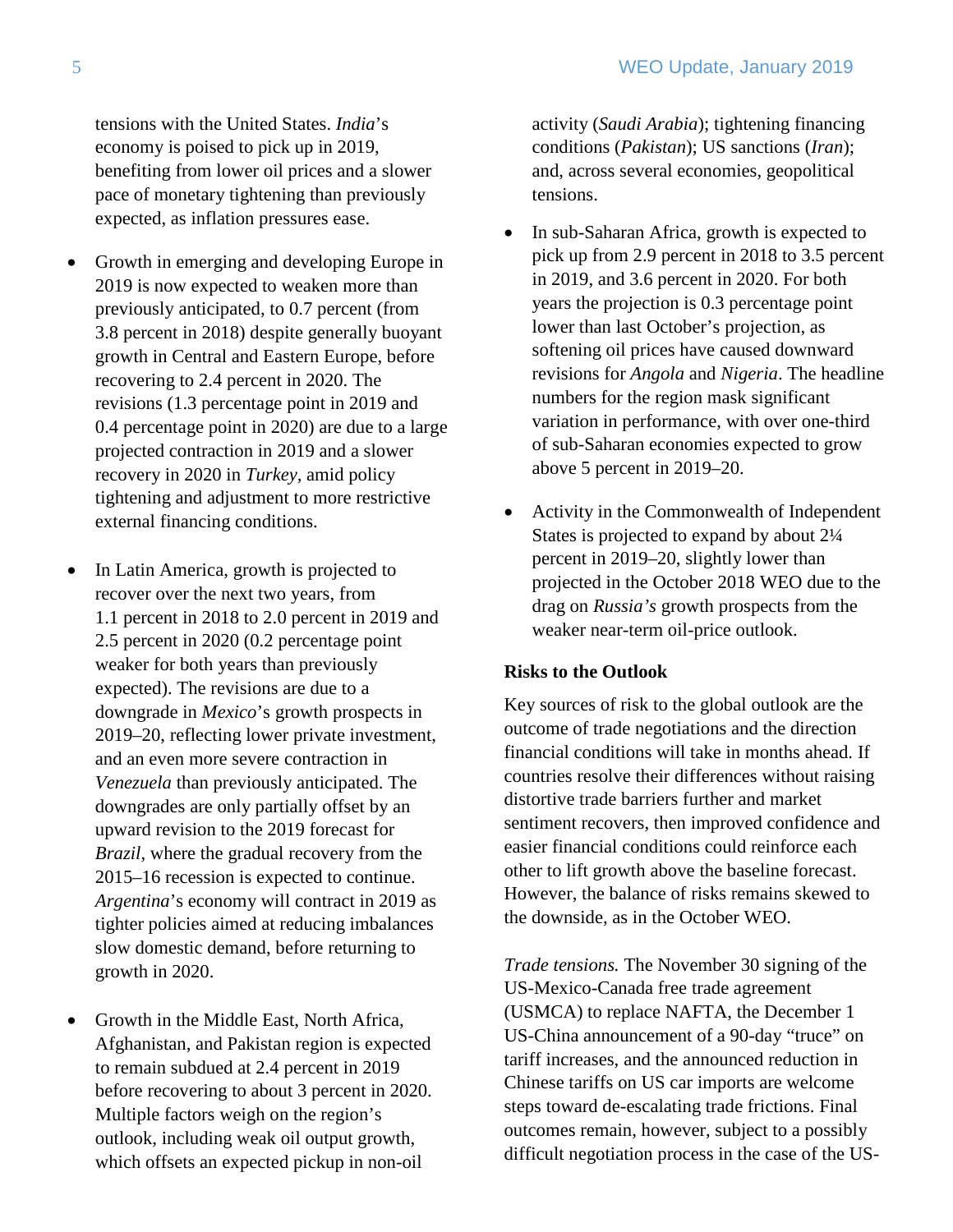China dispute and domestic ratification processes for the USMCA. Thus, global trade, investment, and output remain under threat from policy uncertainty, as well as from other ongoing trade tensions. Failure to resolve differences and a resulting increase in tariff barriers would lead to higher costs of imported intermediate and capital goods and higher final goods prices for consumers. Beyond these direct impacts, higher trade policy uncertainty and concerns over escalation and retaliation would lower business investment, disrupt supply chains, and slow productivity growth. The resulting depressed outlook for corporate profitability could dent financial market sentiment and further dampen growth (Scenario Box 1, October 2018 WEO).

*Financial market sentiment.* Escalating trade tensions, together with concerns about Italian fiscal policy, worries regarding several emerging markets, and, toward the end of the year, about a US government shutdown, contributed to equity price declines during the second half of 2018. A range of catalyzing events in key systemic economies could spark a broader deterioration in investor sentiment and a sudden, sharp repricing of assets amid elevated debt burdens. Global growth would likely fall short of the baseline projection if any such events were to materialize and trigger a generalized risk-off episode:

- Italian spreads have narrowed from their October–November peaks but remain high. A protracted period of elevated yields would put further stress on Italian banks, weigh on economic activity, and worsen debt dynamics. Other Europe-specific factors that could give rise to broader risk aversion include the rising possibility of a disruptive, no-deal Brexit with negative cross-border spillovers and increased euro-skepticism affecting European parliamentary election outcomes.
- A second source of systemic financial stability risk is a deeper-than-envisaged slowdown in

China, with negative implications for trading partners and global commodity prices. China's economy slowed in 2018 mainly due to financial regulatory tightening to rein in shadow banking activity and off-budget local government investment, and as a result of the widening trade dispute with the United States, which intensified the slowdown toward the end of the year. Further deceleration is projected for 2019. The authorities have responded to the slowdown by limiting their financial regulatory tightening, injecting liquidity through cuts in bank reserve requirements, and applying fiscal stimulus, by resuming public investment. Nevertheless, activity may fall short of expectations, especially if trade tensions fail to ease. As seen in 2015–16, concerns about the health of China's economy can trigger abrupt, widereaching sell-offs in financial and commodity markets that place its trading partners, commodity exporters, and other emerging markets under pressure.

Beyond the possibility of escalating trade tensions and a broader turn in financial market sentiment, other factors adding downside risk to global investment and growth include uncertainty about the policy agenda of new administrations, a protracted US federal government shutdown, as well as geopolitical tensions in the Middle East and East Asia. Risks of a somewhat slowermoving nature include pervasive effects of climate change and ongoing declines in trust of established institutions and political parties.

#### **Policy Priorities**

With momentum past its peak, risks to global growth skewed to the downside, and policy space limited in many countries, multilateral and domestic policies urgently need to focus on preventing additional deceleration and strengthening resilience. A shared priority is to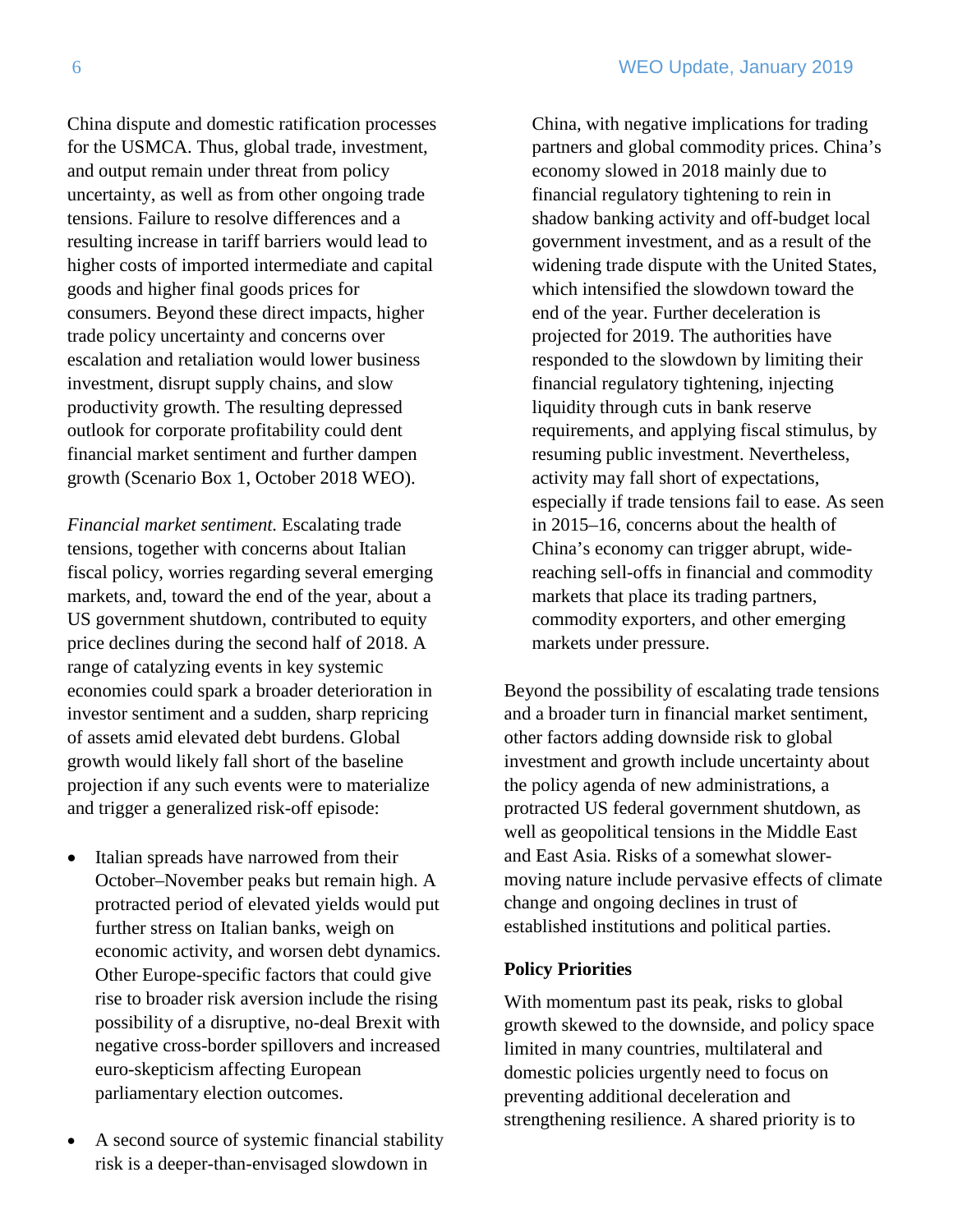raise medium-term growth prospects while enhancing economic inclusion.

*Multilateral cooperation*. Building on the recent favorable developments noted above, policymakers should cooperate to address sources of dissatisfaction with the rules-based trading system, reduce trade costs, and resolve disagreements without raising tariff and non-tariff barriers. Failure to do so would further destabilize a slowing global economy. Beyond trade, fostering closer cooperation on a range of issues would help broaden the gains from global economic integration, including: financial regulatory reforms; international taxation and minimizing cross-border avenues for tax evasion; reducing corruption; and strengthening the global financial safety net to reduce the need for countries to self-insure against external shocks. An overarching challenge for the global community is mitigating and adapting to climate change to lower the likelihood of devastating humanitarian and economic effects from extremes in high temperatures, precipitation, and drought (Chapter 3, October [2](#page-6-0)017 WEO).<sup>2</sup> In a growing and ever more complex world economy featuring new and bigger risks, adequate IMF resources will continue to be a key stabilizing factor in global capital markets.

*Domestic policies.* The policy priorities across advanced economies, emerging markets, and lowincome developing countries remain broadly the same as discussed in the October 2018 WEO.

• Across advanced economies, above-trend growth is set to moderate to its modest potential (in some cases, earlier than previously anticipated). All countries should emphasize measures that boost productivity, raise labor force

participation, particularly of women and, in some cases, youth, and ensure adequate social insurance, including for those vulnerable to structural transformation. Monetary policy should ensure inflation expectations remain anchored, while fiscal policy should build buffers where needed to replenish limited policy space for combating downturns.

• Emerging market and developing economies have been tested by difficult external conditions over the past few months amid trade tensions, rising US interest rates, dollar appreciation, capital outflows, and volatile oil prices. In some economies, addressing high private debt burdens and balance-sheet currency and maturity mismatches will require strengthening macroprudential frameworks. Exchange rate flexibility can complement these policies by helping to buffer external shocks. Where inflation expectations are well anchored, monetary policy can provide support to domestic activity as needed (Chapter 3, October 2018 WEO). Fiscal policy should ensure debt ratios remain sustainable under the more challenging external financial conditions. Improving the targeting of subsidies and rationalizing recurrent expenditures can help preserve capital outlays needed to boost potential growth and social spending to enhance inclusion. For low-income developing countries, concerted efforts in these areas would also help diversify production structures (a pressing imperative for commodity-dependent economies), and their progress toward the UN Sustainable Development Goals.

surface temperatures could reach 1.5°C above pre-industrial levels between 2030 and 2052.

<span id="page-6-0"></span><sup>2</sup> The Intergovernmental Panel on Climate Change (IPCC) reported in October that, at current rates of increase, average